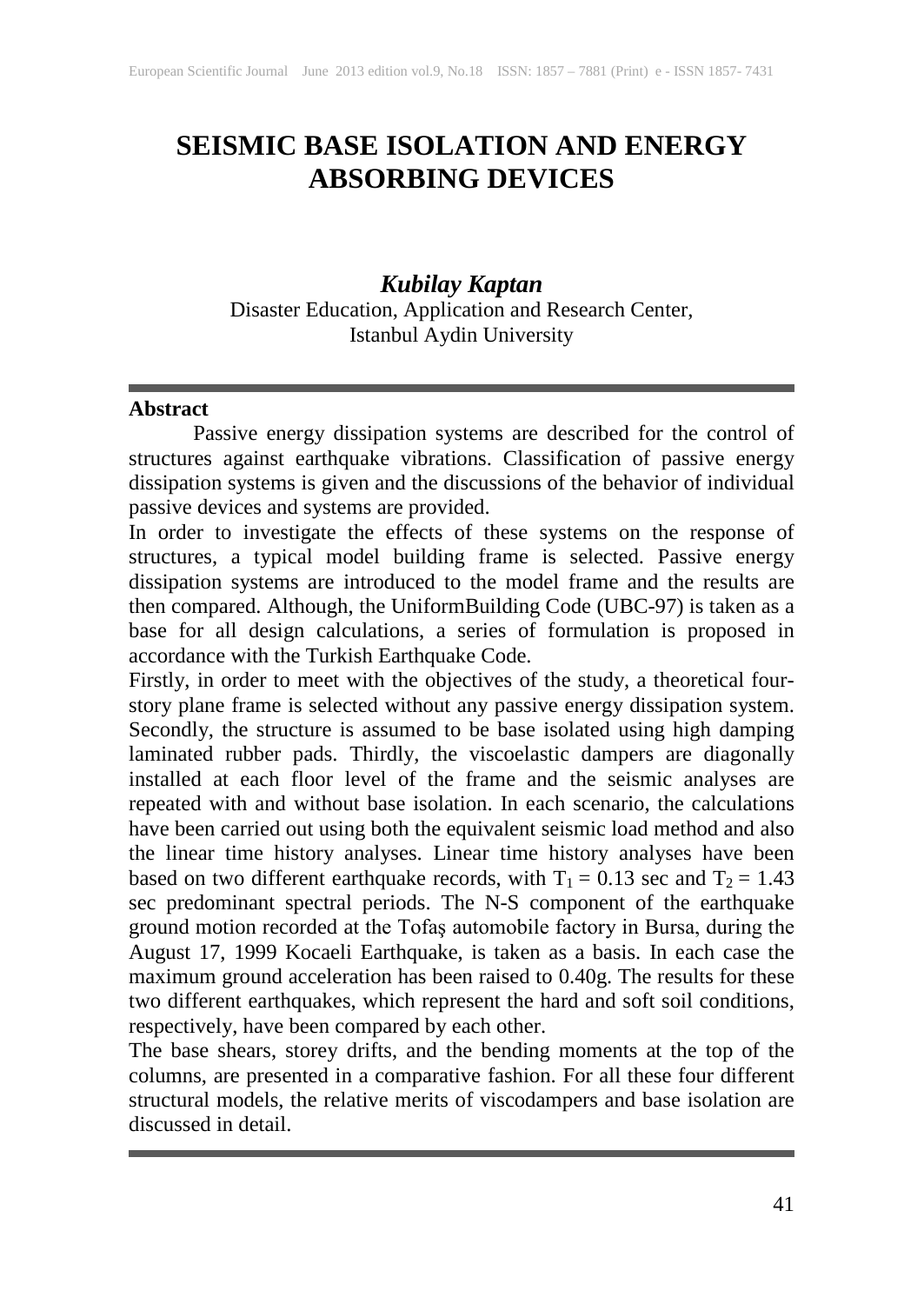**Keywords:** Passive Control, Energy Dissipation, Base Isolators, Viscoelastic Dampers, Damping Devices, Aseismic Design

### **Introduction**

In conventional seismic design, acceptable performance of a structure during earthquake shaking is based on the lateral force resisting system, being able to absorb and dissipate the earthquake energy in a stable manner for a large number of cycles. Energy dissipation occurs in specially detailed regions of concentrated damage to the gravity frame, namely plastic hinges which are often irreparable.

The occurrence of inelastic deformations results in softening of the structural system which itself reduces the absolute input energy. The technique of seismic isolation accomplishes the same task by the introduction of base isolation components at the foundation of a structure. This is a system which is characterized by flexibility and energy absorption capability. The flexibility alone, typically expressed by a period of the order of two seconds and higher, is sufficient to reflect a major portion of the earthquake energy so that inelastic action does not occur. Energy dissipation in the isolation system is then useful in limiting the displacement response and in avoiding resonance.

Another approach to improving earthquake response performance and damage control is that of supplemental energy dissipation systems. In these systems, mechanical devices are incorporated into the frame of the structure and dissipate energy throughout the height of the structure. The means by which energy is dissipated is either yielding of mild steel, sliding friction plates, motion of a piston or a plate within a viscous fluid, orificing of fluid, or viscoelastic action in polymeric materials.

#### **Clasification Of Passive Energy Absorbing Systems**

Passive energy dissipation systems are classified herein as hysteretic, viscoelastic and others. Examples of hysteretic systems include devices based on yielding of metals or through sliding friction. Figure 1 shows typical force-displacement loops of hysteretic energy dissipation systems. The simplest models of hysteretic behavior involve algebraic relations between force and displacement. Hence, hysteretic systems are often called displacement dependent.

Viscoelastic energy dissipation systems include devices consisting of viscoelastic solid materials, devices operating on the principle of fluid orificing (e.g. viscous fluid dampers) and devices operating by deformation of viscoelastic fluids. Figure 2 shows force-displacement loops of these devices. Typically, these devices exhibit stiffness and damping coefficients which are frequency dependent. Moreover, the damping force in these devices is proportional to velocity, that is, the behavior is viscous.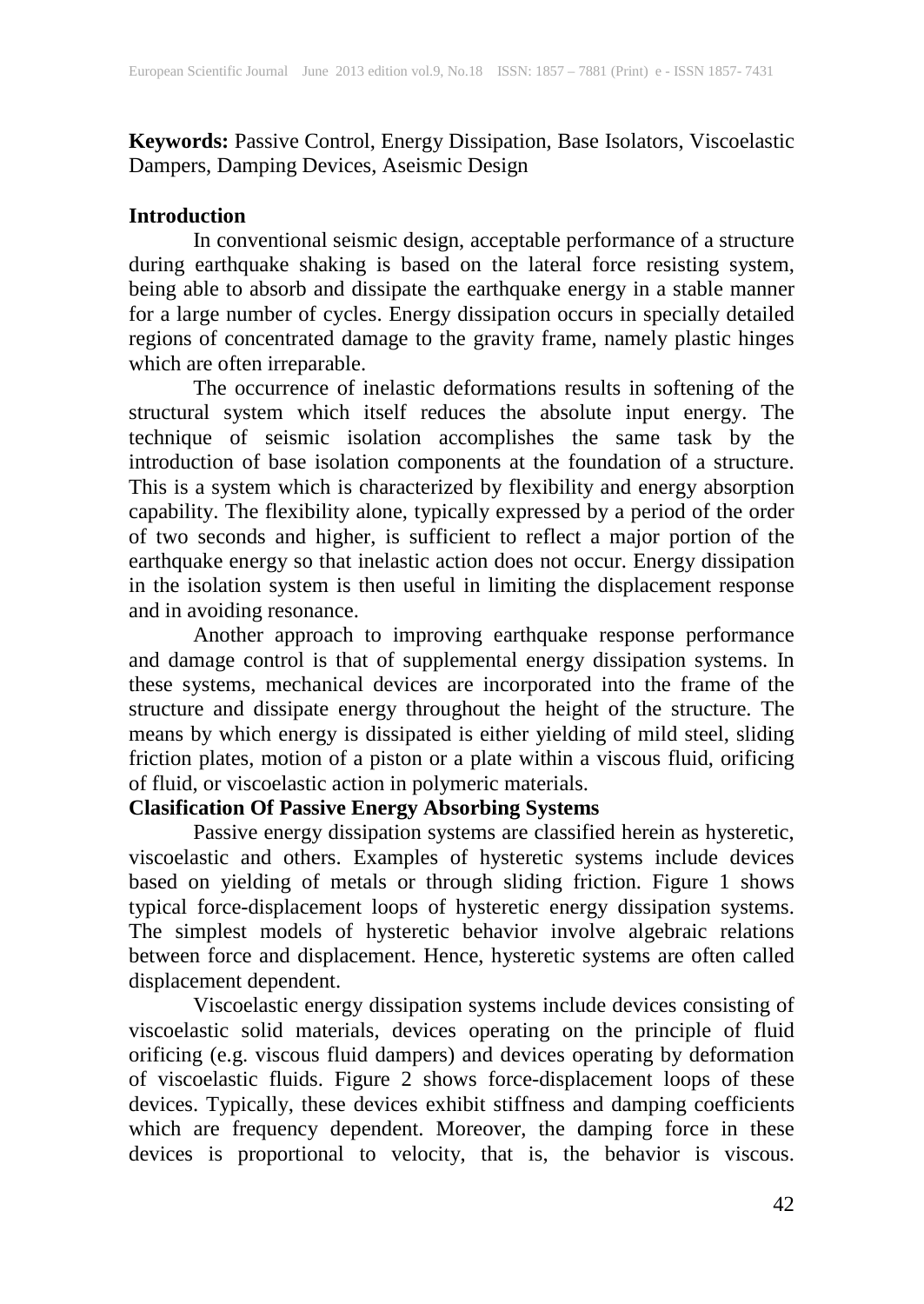Accordingly, they are classified as viscoelastic systems. A purely viscous device is a special case of a viscoelastic device with zero stiffness and frequency independent properties.

Energy dissipation systems which cannot be classified by one of the basic types depicted in Figure 1 and 2 are classified as other systems. Examples are friction-spring devices with re-centering capability and fluid restoring force and damping devices. Figure 3 illustrates the behavior of these devices. These devices originate from either hysteretic devices or fluid viscous devices (Constantinou et al, 1998).

# **Energy Absorbing Devices**

Passive energy dissipation systems utilize a wide range of materials and technologies as a means to enhance the damping, stiffness and strength characteristics of structures. The dissipation may be achieved either by the conversion of kinetic energy to heat or by transferring of energy into vibrating modes. The first mechanism incorporates both hysteretic devices that dissipate energy with no significant rate dependence and viscoelastic devices that exhibit considerable rate dependence. Included in the former group are devices that operate on principles such as yielding of metals and frictional sliding, while the latter group consists of devices involving deformation of viscoelastic solids or fluids and those employing fluid orificing. A third classification consists of re-centering devices that utilize either a preload generated by fluid pressurization or internal springs, or a phase transformation to produce a modified force-displacement response that includes a natural re-centering component.





#### **Hysteretic systems**

Hysteretic systems, by definition, dissipate energy through a mechanism that is independent of the rate of load application. Included in this group are metallic dampers that utilize the yielding of metals as the dissipative mechanism, and friction dampers that generate heat through dry sliding friction plate.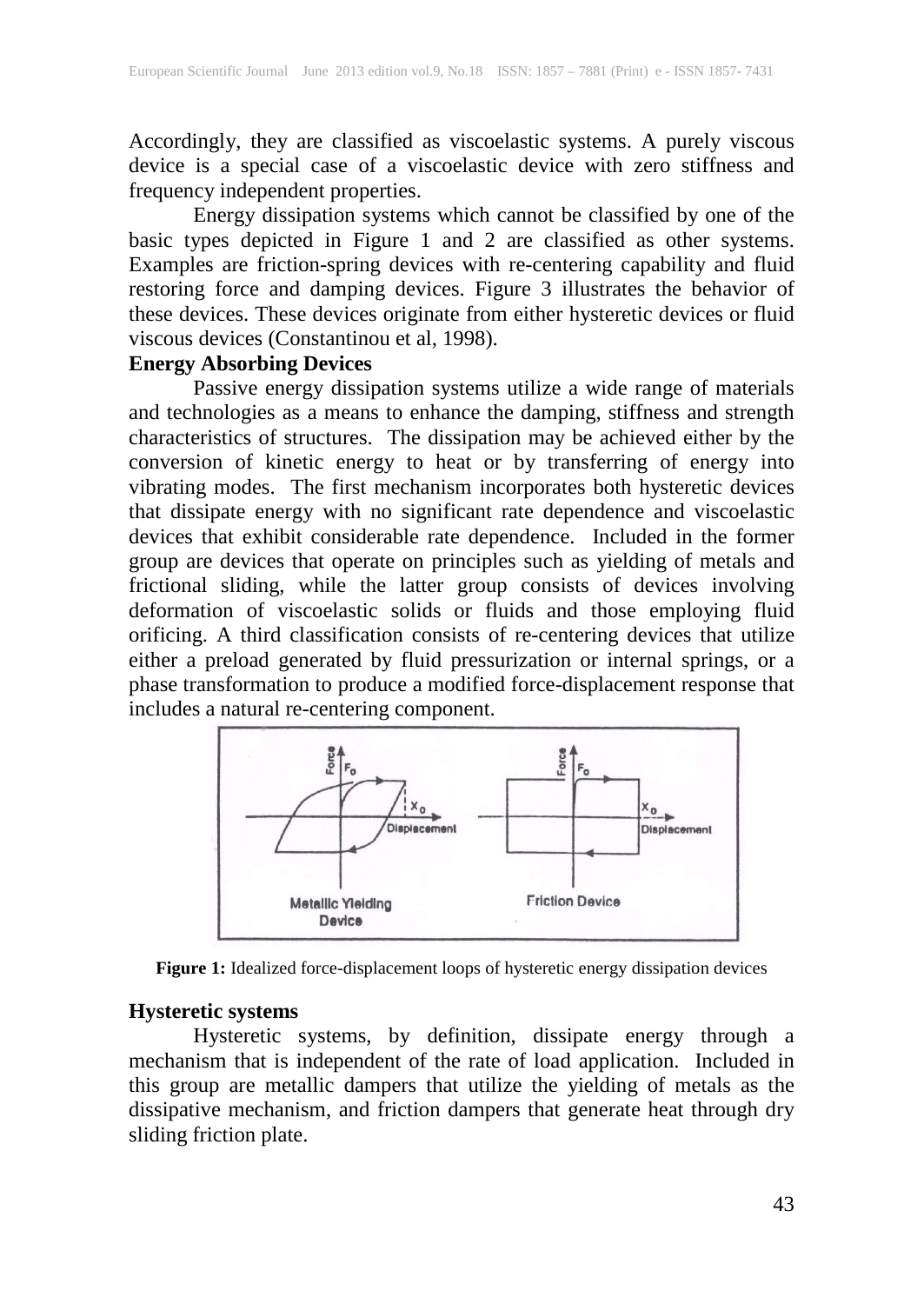Metallic dampersare very effective mechanisms available for the dissipation of energy, which is achieved during an earthquake, is through the inelastic deformation of metallic substances. In trading steel structures, assismic design relies upon the post-yield ductility of structural members to provide the required dissipation. However, the idea of utilizing supplemental metallic hysteretic dampers within the superstructure to absorb a portion of the seismic energy began with the conceptual and experimental work by Kelly et al., 1972 and Skinner et al., 1975. During the ensuing years, considerable progress has been made in the development of metallic dampers and many new designs have been proposed.

The mechanism involved in energy dissipation in metallic dampers can be categorized as one form of internal friction. On the other hand, attention will now shift to dampers that utilize the mechanism of friction between two solid bodies sliding relative to one another to provide the desired energy dissipation. An examination of the effects of frictional damping on the response of building structures was conducted by Mayes and Mowbray, 1975, however it appears that Keightley, 1977 was the first to consider frictional devices for building applications. Subsequently, based primarily upon an analogy to automotive brake, the development of passive frictional dampers then continued to improve the seismic response of structures. The objective is to slow down the motion of buildings "by braking rather than breaking" (Pall et al 1982).

### **Viscoelastic systems**

Viscoelastic systems are passive control systems that dissipate energy in a rate dependent manner. This group includes viscoelastic solid dampers and viscoelastic fluid dampers, with the latter expanded to incorporate devices based upon both fluid deformation and orificing. Notice that in many applications, the behavior is confined to linear range. This often greatly simplifies the required analysis procedures. Furthermore, since energy dissipation occurs even for infinitesimal deformations, viscoelastic devices have potential application for both wind and seismic protection.

For viscoelastic solid dampers, viscoelastic solid materials used in structural engineering applications are usually copolymers or glassy substances that dissipate energy when subjected to shear deformation. The response of these viscoelastic materials under dynamic loading depends upon the frequency of vibration, the level of strain, and the ambient temperature.

All of the passive devices described to this point utilize the action of the solids to enhance the performance of structures subjected to transient environmental disturbances. However, fluids can also be effectively employed in order to achieve the desired level of passive control.

A typical orificed fluid damper for seismic application is illustrated in Figure 4 (Constantinou et al, 1993(a) and Constantinou et al, 1993 (b)). This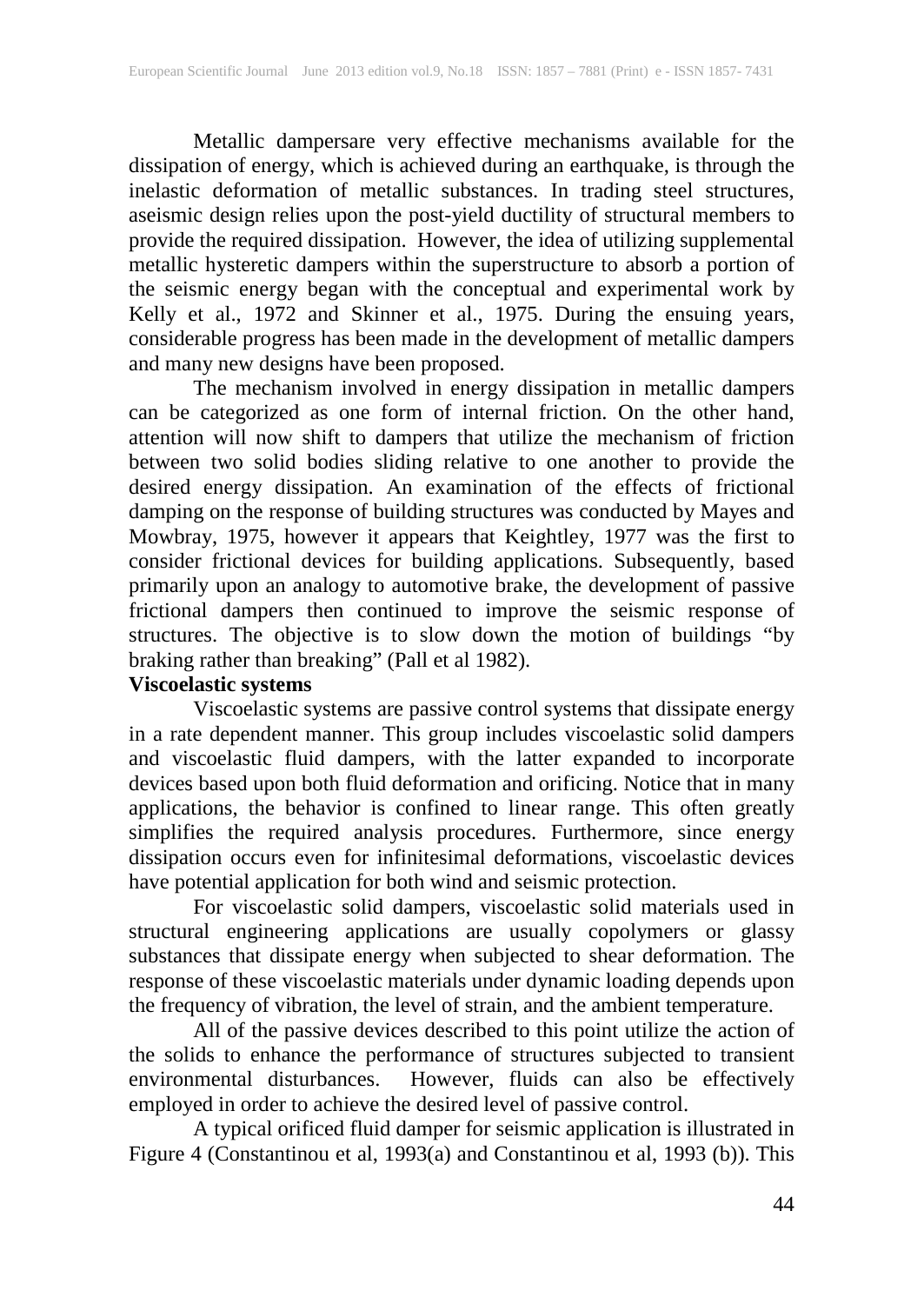cylindrical device contains a compressible silicone fluid which is forced to flow via the action of a stainless steel piston rod with a bronze head. The head includes a fluidic control orifice design. In addition, an accumulator is provided to compensate for the change in volume due to rod positioning. Alternatively, the device may be designed with a run-through piston rod to prevent volume changes. High strength seals are required to maintain closure over the design life of the damper. These uniaxial devices, which were originally developed for military and harsh industrial environments, have recently found application in seismic base isolation systems as well as for supplemental damping during seismic and wind-induced vibration.

While viscoelastic fluid damper construction varies considerably from each other and from the viscoelastic solid damper counterparts, mathematical models suitable for overall force-displacement response have a similar form.



**Figure 2:** Idealized force-displacement loops of viscoelastic energy dissipation devices



**Figure 3:** Idealized force-displacement loops of other energy dissipation devices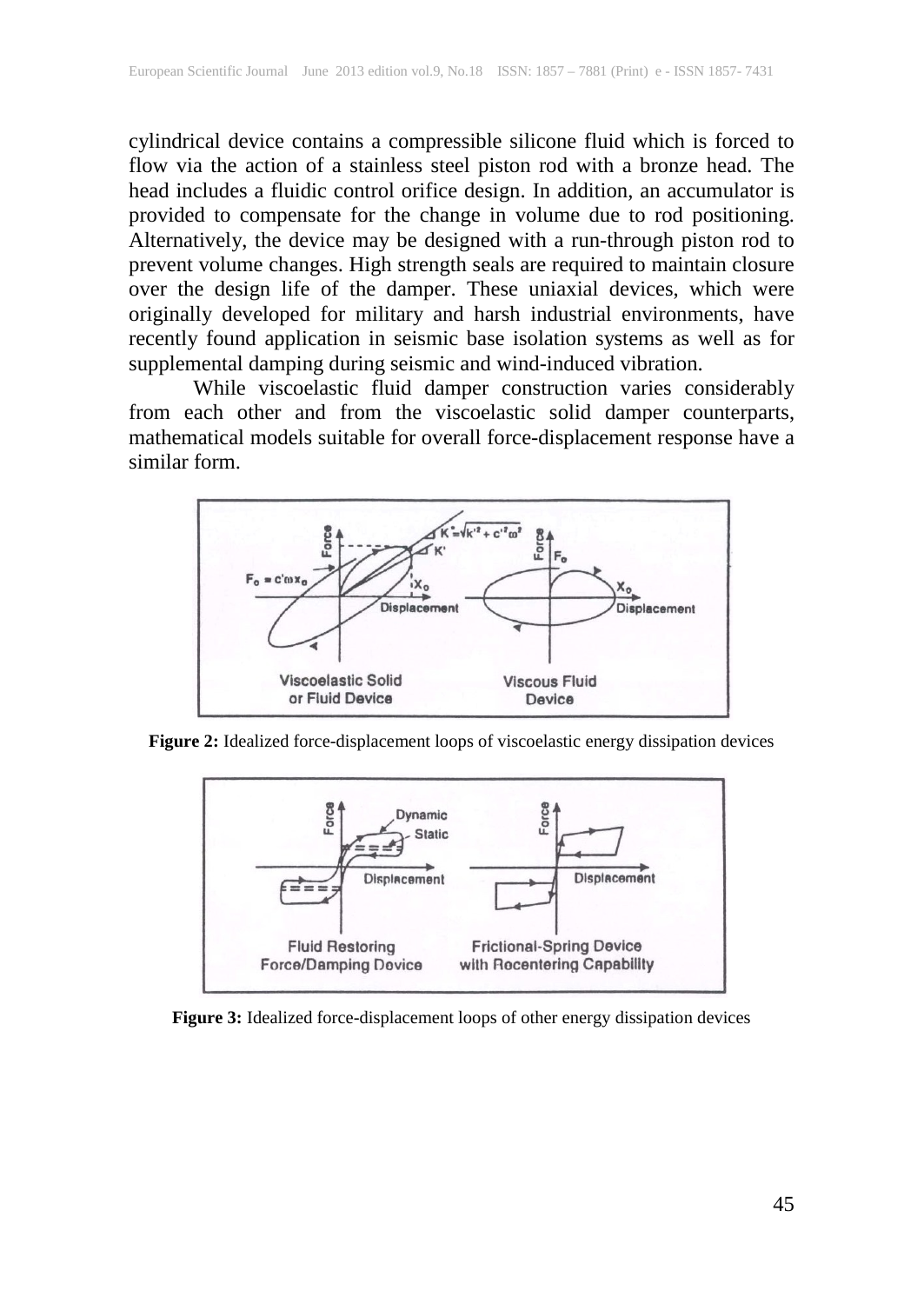

**Figure 4:** Internal mechanism of a viscoelastic fluid damper

#### **Re-centering systems**

Re-centering devices possess distinctly different force-displacement characteristics. Included in this group are pressurized fluid dampers, preloaded spring friction dampers, and phase transformation dampers. The first of these displays some rate-dependence due to the presence of the fluid, while the response of the remaining devices tends to be rate independent. All of these devices retain very little residual deformation upon removal of the applied load, and thus provide an inherent re-centering capability.

### **Dynamic vibration absorbers**

The final class of passive systems to be considered involves the use of dynamic vibration absorbers in a structure. The objective of incorporating a dynamic vibration absorber into a structure is basically the same as that associated with all of the other passive devices discussed previously, namely, to reduce energy dissipation demand on the primary structural members under the action of external forces. The reduction, in this case, is accomplished by transferring some of the structural vibrational energy to the absorber.

#### **Base Isolation**

The concept of seismic isolation has become a practical reality, after 1980 within the last two decades with the development of multilayer elastomeric bearings, which are made by vulcanization bonding of sheets of rubber to thin reinforcing steel plates. These bearings are very stiff in the vertical direction and can carry the vertical load of the building but are very flexible horizontally, thereby enabling the building to move laterally under strong ground motion. Their development was an extension of the use of elastomeric bridge bearings and bearings for the vibration isolation of buildings. In recent years, other systems have been developed that are modifications of the sliding approach. The concept of base isolation is now widely accepted in earthquake-prone regions of the world for protecting important structures from strong ground motion, and there are now many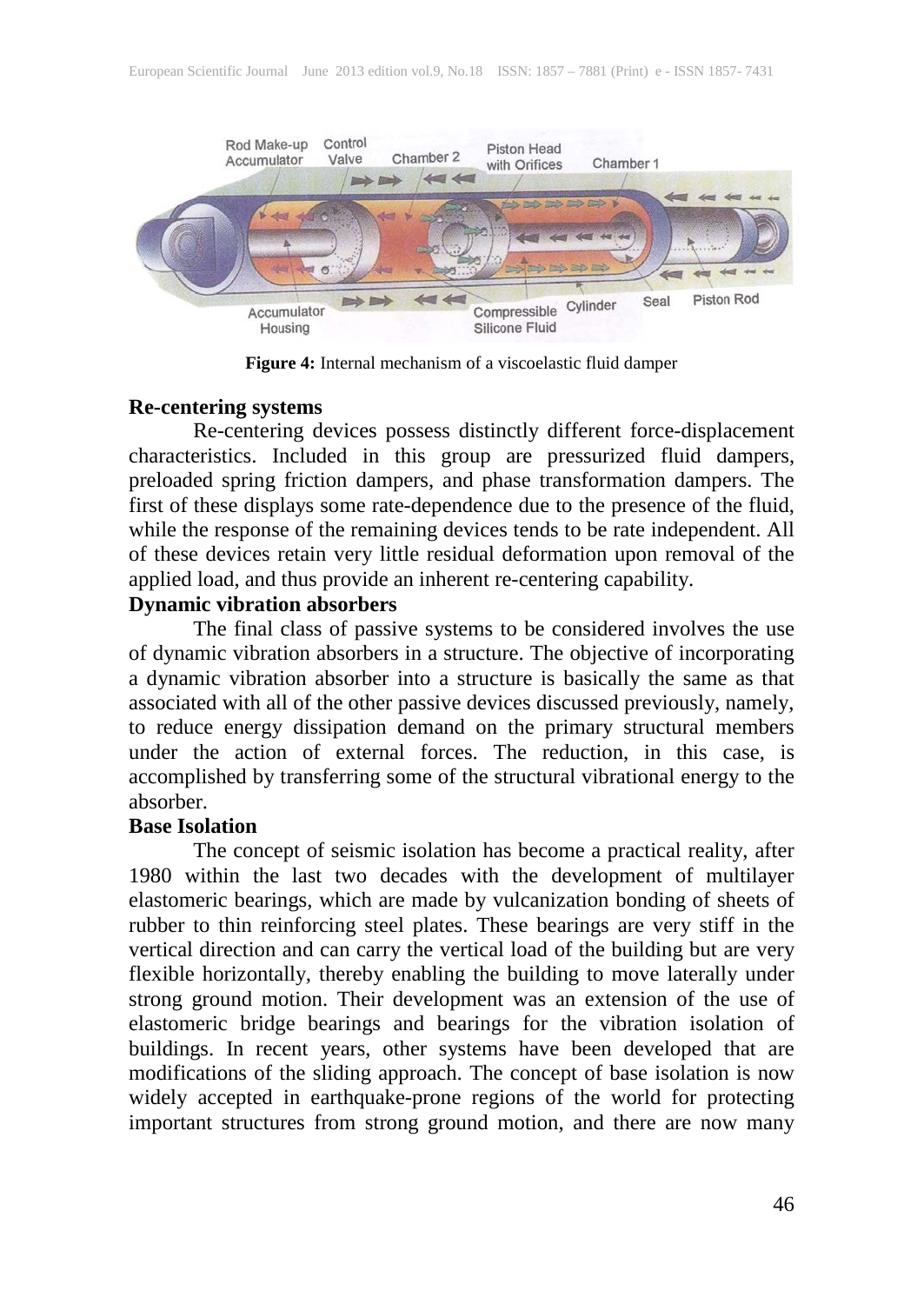examples in the United States and Japan (Tezcan, 1982 and Tezcan et al, 1980 and Tezcan et al, 1981 and Tezcan et al, 1985 and Tezcan et al, 2003).

Seismic isolation involves introducing to a structure a plane of lateral flexibility that is intended to significantly lengthen the structure's fundamental period, shifting it away from the destructive frequency range of typical ground motions. In buildings, the lateral flexibility is often achieved through the use of elastomeric bearings, usually near the base of the structure. The accelerations transmitted to the superstructure can be greatly reduced through the damping mechanism provided in the isolators. Thus, high-energy seismic ground motions can be transformed into low-frequency, low energy harmonic motions on the structure, and the structural accelerations acting on the isolated building are significantly reduced. Several key assumptions as summarized below influence the design of seismically isolated structures:

- A significant increase in both fundamental period and damping accompanies the addition of isolators to the structure's lateral force resisting system. Fundamental period increases of 1.5 to 3 times are typical, while damping increases from a few percent to greater than 15 percent are common.
- Lateral deformations are concentrated in the isolators, and in many cases the remainder of the structure is assumed to behave relatively stiffly (perhaps even rigidly), thus providing no significant dynamic amplification over the height of the building.
- The dependence of isolator response on its deformation history is neglected, the fully developed isolator flexibility and damping is assumed to act during the entire duration of strong ground shaking.

Most systems used today incorporate either elastomeric bearings, with the elastomer being either natural rubber or neoprene, or sliding bearings, with the sliding surface being Teflon and stainless steel. For example, lead-plug bearings are laminated rubber bearings which have two thick steel end plates and many thin steel shims and contain one or more lead plugs that are inserted into holes. The steel plates in the bearing force the lead plug to deform in shear providing damping.

The friction pendulum system isolator has an articulated slider that moves on a stainless steel spherical surface. Friction between the articulated slider and the spherical surface generates damping in the isolators. The effective stiffness of the isolator and the isolation period of the structure are controlled by the radius of curvature of the concave surface.

### **Case Study**

A typical four-story,two-bay, reinforced concrete frame building is selected as shown in Figure 5 and analytically investigated in four different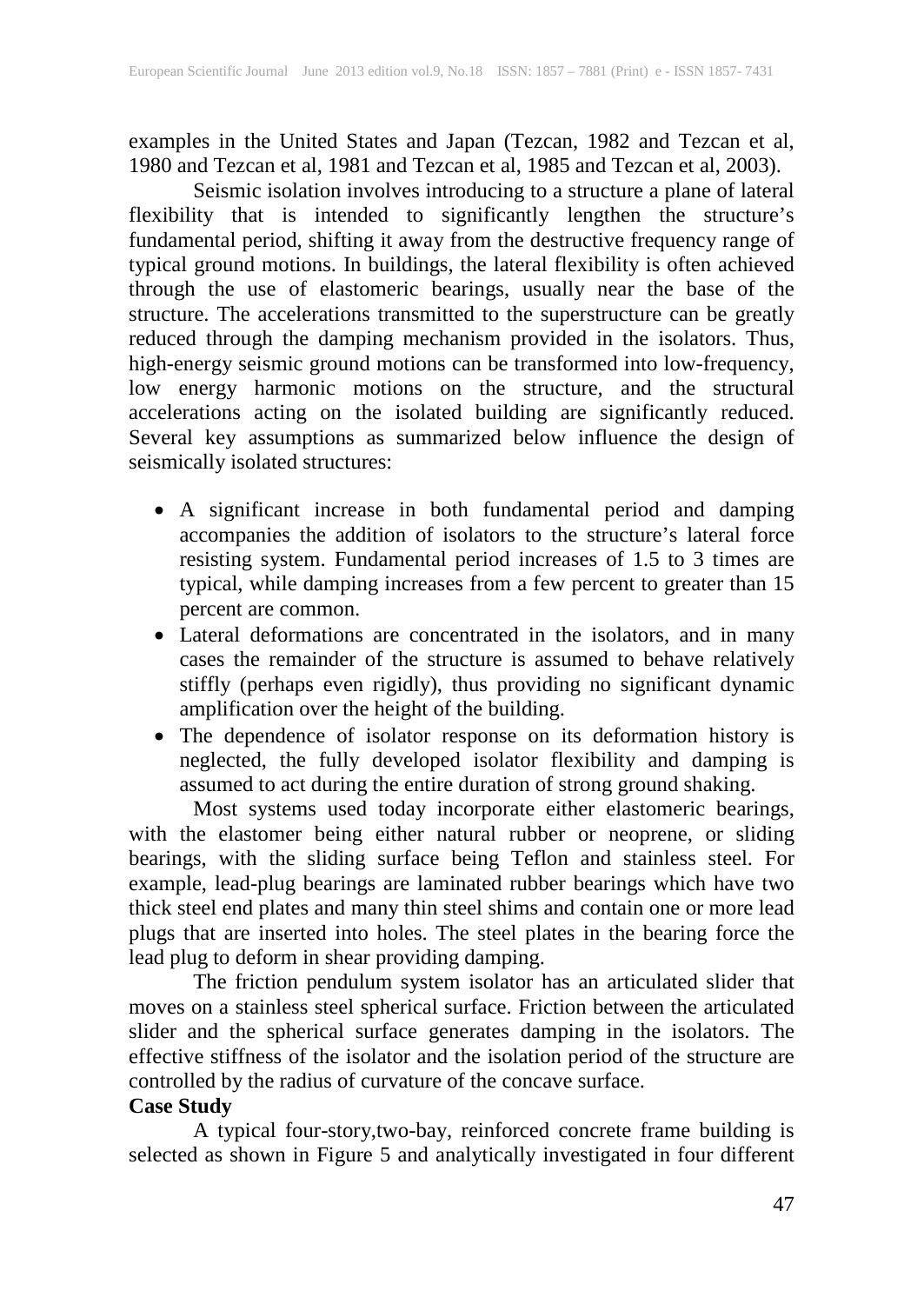models. It is firstly analyzed as a fixed-base case without any passive energy dissipating system. In the second model, isolators are used at the base level of the building again without any viscodampers. In the third model, diagonal viscoelastic dampers are installed at each bay of each storey assuming a fixed base case. In the fourth model the building is assumed to be base isolated together with viscoelastic dampers installed at each storey. The buildinghas identical columns of dimension 0.4 / 0.7m and beams of dimension 0.4 / 0.5m. The qualities of concrete and reinforcing steel material used are C25 MPa and S220 MPa, respectively. The total weight of one floor is 735.75 kN. The storey height is 3.0 m, typically.

The intent of this study is to compare the seismic behavior of these four different models under various earthquake ground motions with different durations of shaking and with different predominant spectral periods. The efficiency of the passive energy dissipation devices is closely investigated for fixed base and isolated base cases. The results are then used to evaluate the key assumptions made in the design of the buildings in general and also to shed new light on the earthquake response of buildings with and without energy absorbing devices.

### **Input data**

Two artificial earthquake records are created from the earthquake ground motion recorded by the Kandilli Observatory Seismograph at the Bursa Tofaş Automobile Factory during the Kocaeli Earthquake of August 17,1999. The record is taken from the website of Kandilli Observatory and Earthquake Engineering Research Institute, BoğaziçiUniversity, Bebek, Istanbul.The N-S component of this earthquake record is used. There were a total of 27 711 data points of this record at intervals of ∆t =0.005 second corresponding to a total time duration of  $T_d = 138,55$ sec.

If the time interval ∆t of the record is shortened or lengthened without changing the number of time steps N, then only the predominant period of the soil is shortened or lengthened. If the maximum acceleration of the earthquake is also changed simply by multiplying all the ordinates by a scale factor, the shaking intensity of the earthquake is changed. In this way, two characteristic artificial earthquakes; namely the Earthquake-A and the Earthquake-B are produced. The record of the Earthquake-A is shown in Figure 6.

These earthquakes have predominant periods of *0.13* seconds and *1.43* seconds, respectively and both have a maximum acceleration of *3.96*  m/sec". The time interval of  $\Delta t = 0.005$  seconds of the real record, is reduced to ∆*t =0.001* second for the Earthquake-A, and increased to ∆*t = 0.01* second for the Earthquake-B. By decreasing ∆*t*, the time step intervals have been decreased causing a likewise reduction in the predominant period of the earthquake corresponding to relatively stiff soil conditions. Similarly, the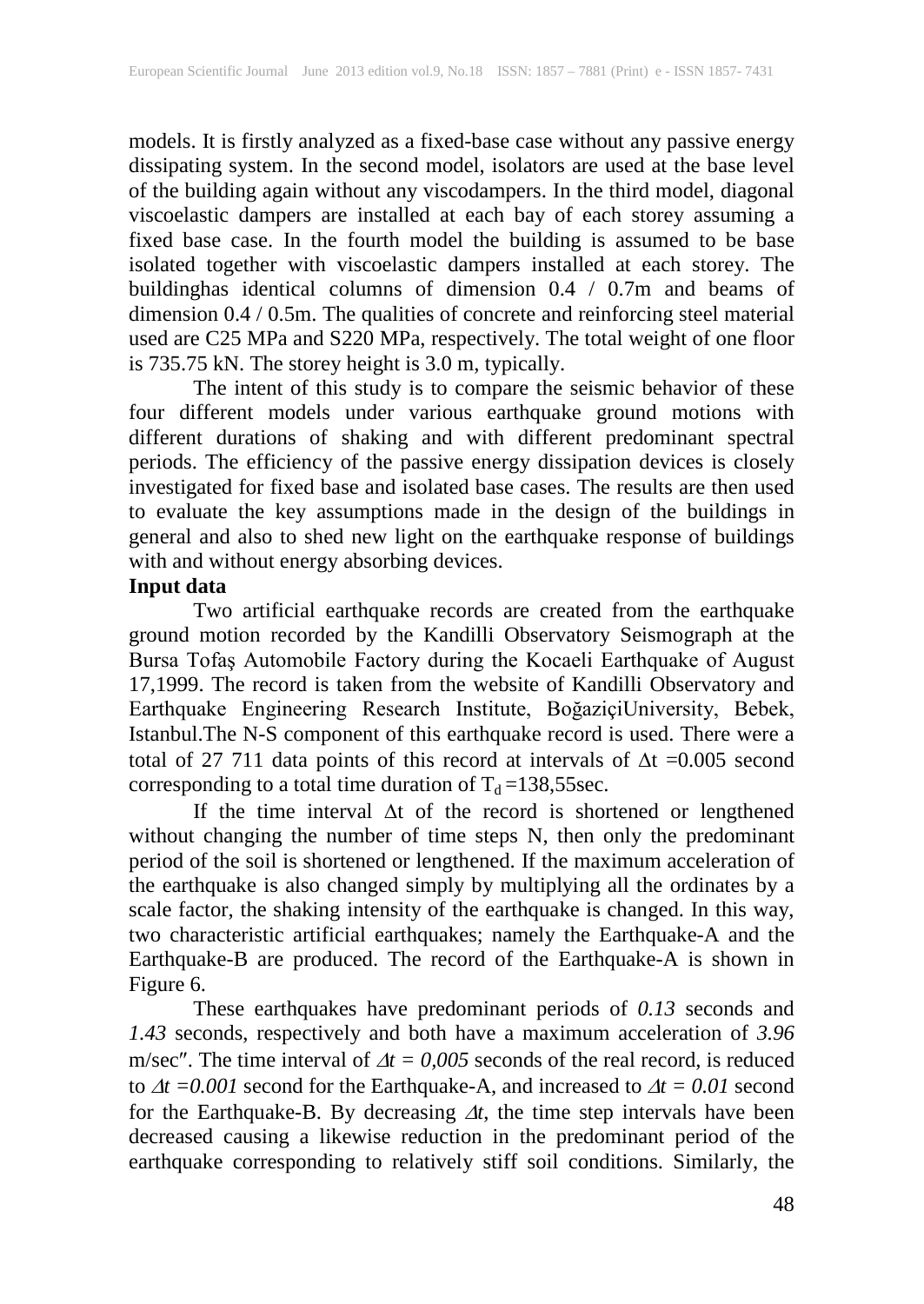increase in the value of time intervals, results in a likewise increase in the predominant of the earthquake ground motion representing relatively soft soil conditions.



**Figure 5:** Typical frame building

#### **Seismic load analyses**

The structural frames, representing four different models as described above, have been analyzed once using the statically equivalent force methods of both TDY-07 and UBC-97, and then using a time-history response method under two different earthquake ground motions as Earthquake-A and Earthquake-B.

# **Computer modeling**

The viscoelastic dampers and lead-plug bearings have been modeled by the "*NLPROP*" and "*NLLINK*" tools of the *SAP2000n computer program*. Linear time history analyses have been performed for the linear behavior of the viscoelastic dampers and lead-plug bearings. During linear time history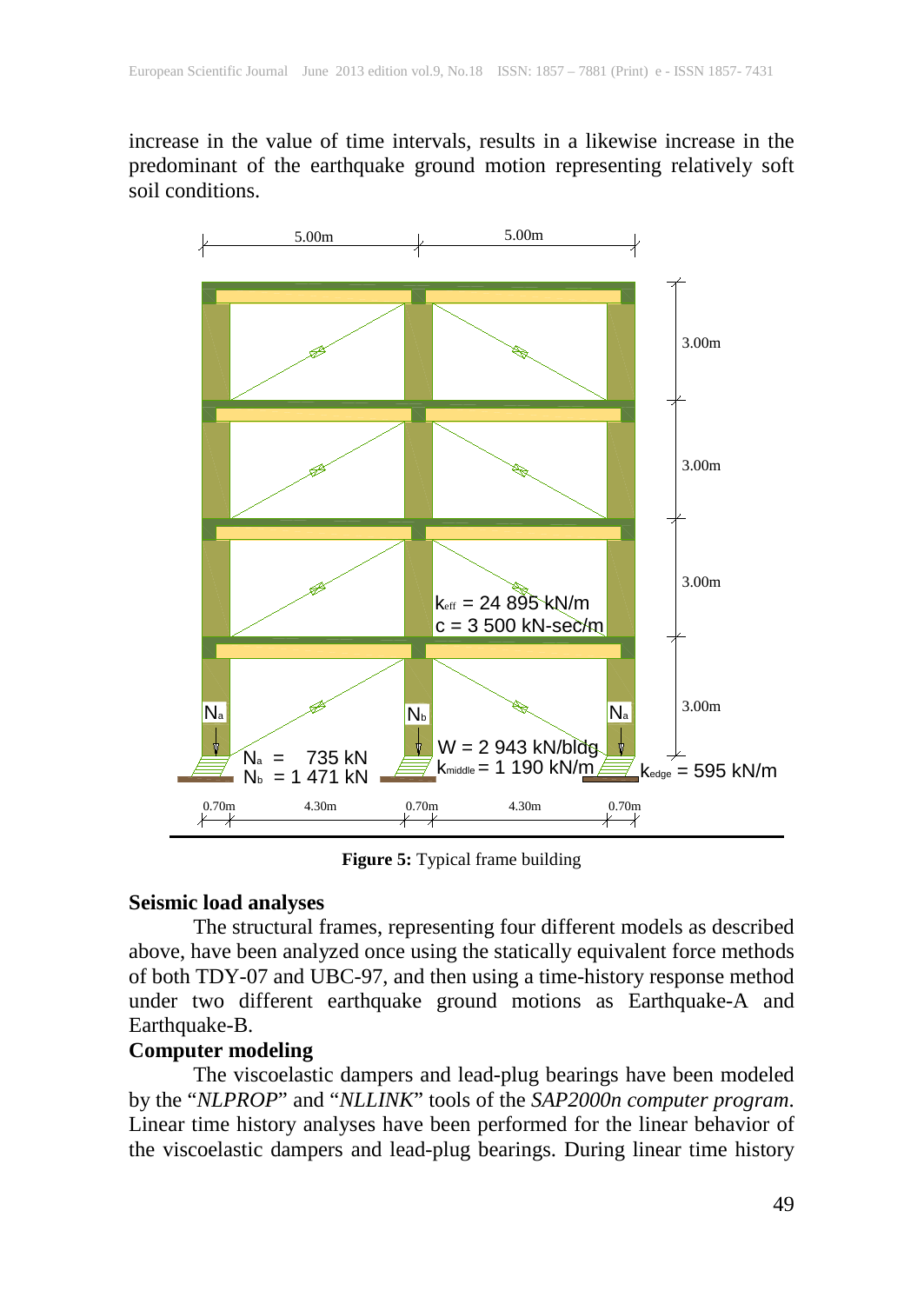analyses, the linear force-deformation relationships are used at all degrees of freedom. Damper and isolator properties are activated by introducing effective stiffness and effective damping for linear degrees of freedom.



**Figure 6:** Record of Earthquake A

#### **Effective critical damping ratio**

Effective critical damping ratio,  $\beta$ , supplied by the viscoelastic damping devices is obtained by an analogy to the logarithmic decrement curve for one-degree of freedom system. The displacement versus time curve of one-degree of freedom system is a decreasing *sine* curve from which the effective critical damping ratio,  $\beta$ , is calculated by the formula:

$$
Ln \frac{u_1}{u_2} = \frac{2\pi\beta}{\sqrt{1-\beta^2}}
$$
 (1)

where,  $u_1$ = the peak displacement at time  $t_1$ , when there is no viscoelastic damper, and  $u_2$  = the peak displacement, at time  $t_1$  again, when viscoelastic dampers are installed,  $\beta$  = the effective critical damping ratio. The  $\beta$  value is easily obtained from the above formula, once  $u_1$  and  $u_2$  displacements are available from the two models with and without viscoelastic dampers.

Therefore, if  $u_1$  is taken as the maximum top displacement at time  $t$ for the undamped system and  $u_2$  is the maximum top displacement at the same time *t*, for the damped frame, then the effective critical damping ratio supplied by the devices becomes  $\beta$ .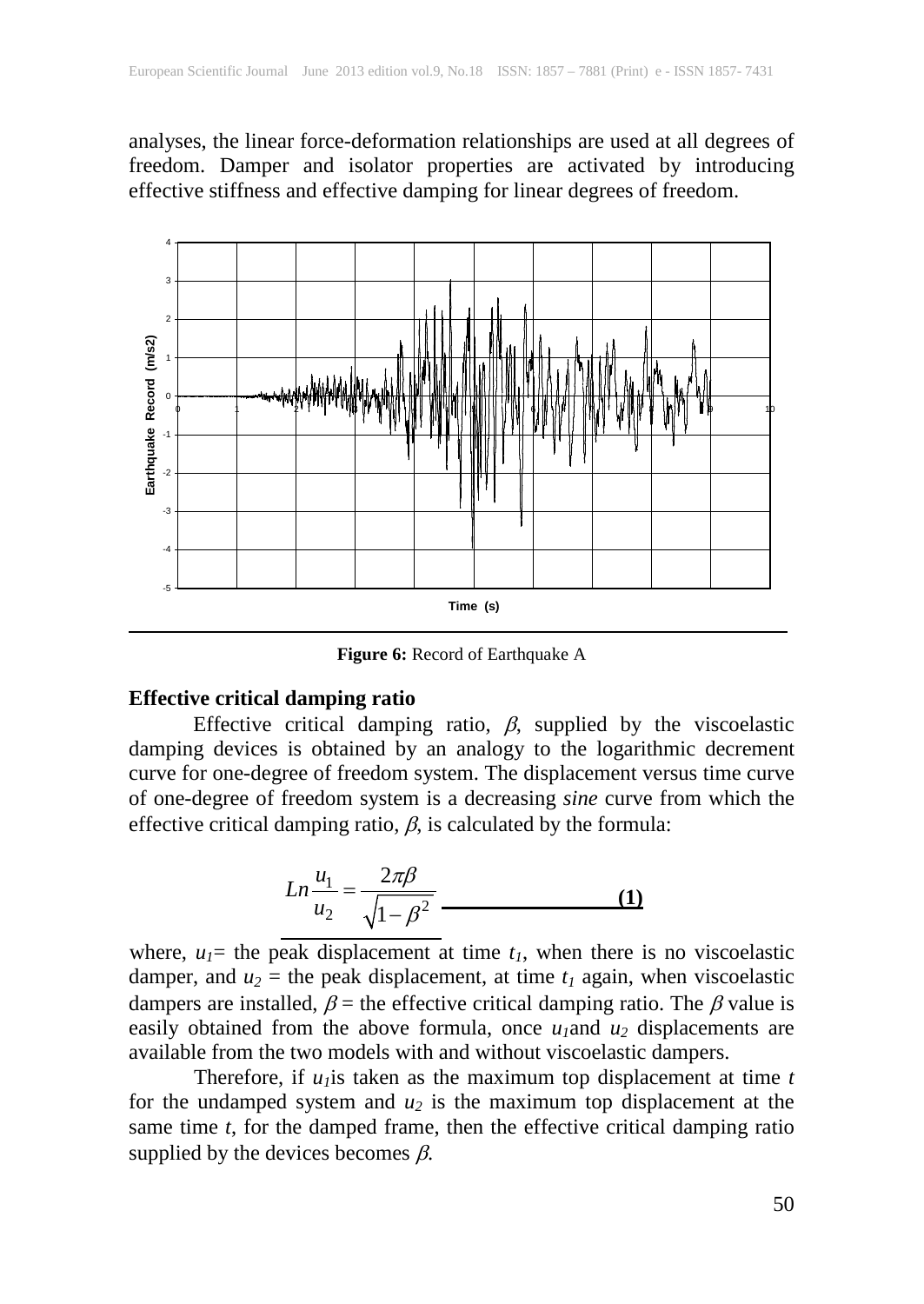

**Figure 7:** Top displacement time histories of the fixed-base and the base-isolated cases



**Figure 8:** Top column upper part time histories of the fixed-base and the base-isolated cases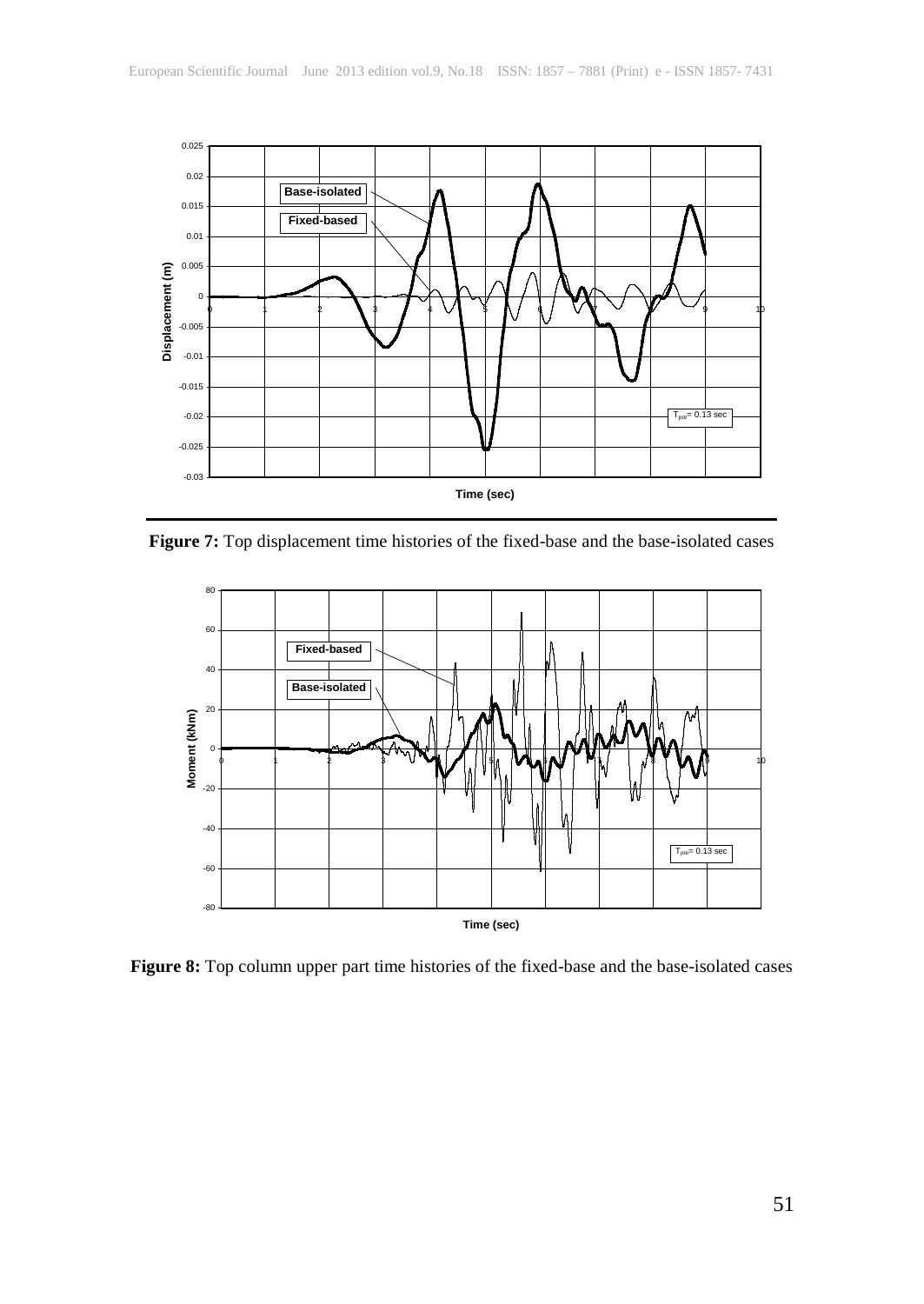

**Figure 9:** Top displacement time histories of the fixed-base and the viscodampers cases



**Figure 10:** Top column upper part time histories of the fixed-base and the viscodampers cases

#### **Conclusions**

When the results of each structural model are compared with each other, certain conclusions may be reached as follows:

• When lead-plug bearings are used to isolate the building from ground motions, the fundamental period of the building is increased from T=0.57second to T=2.23second. Thereby, the response of the building to earthquake ground motion is significantly reduced. For instance,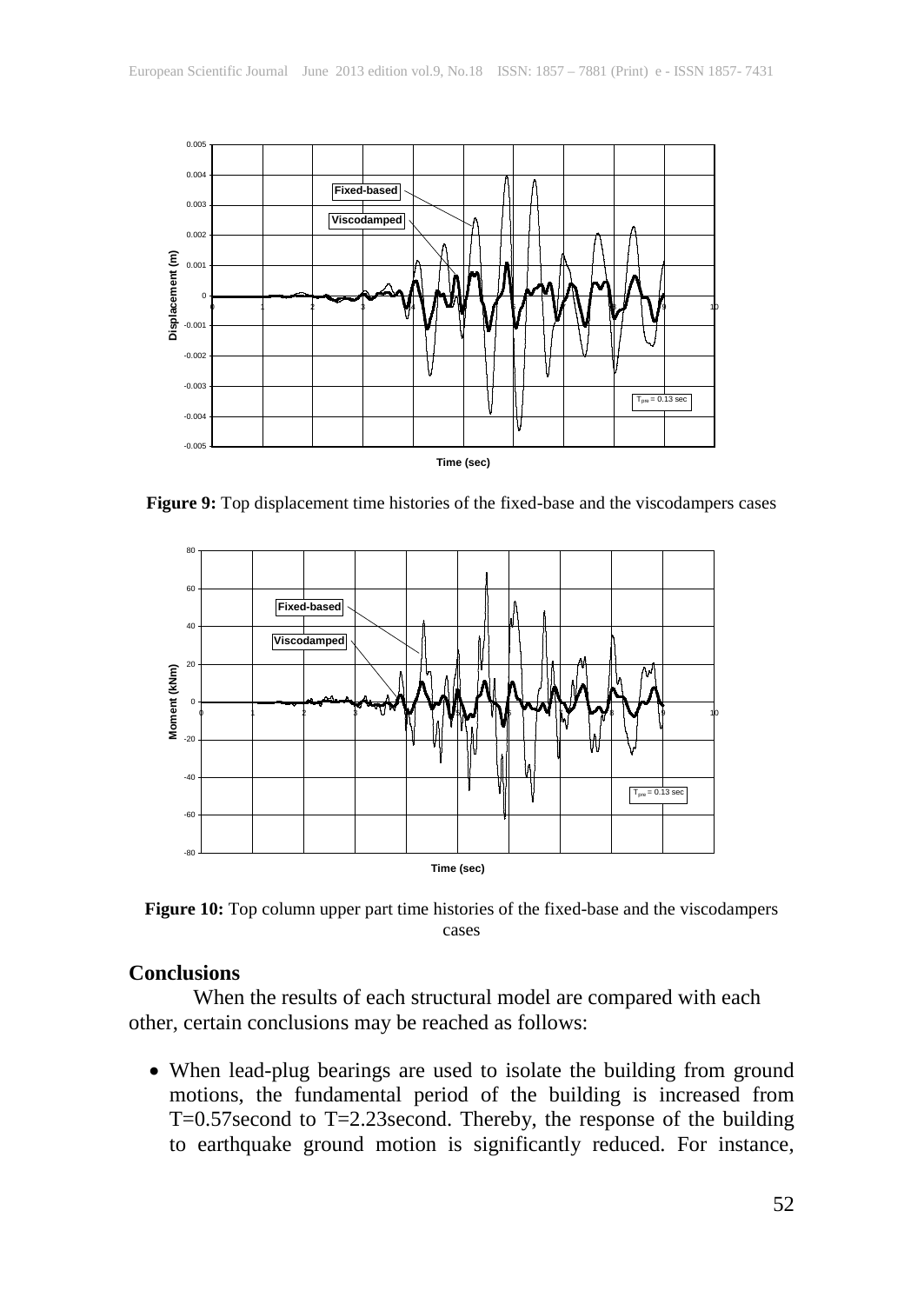under the statically equivalent loads, the storey drift ratio at the  $2<sup>nd</sup>$ storey dropped from a high value of s=1.2 per mil to a low value of s=0.325 per mil. Similarly, the bending moment at the exterior column at the  $2^{nd}$ storey is reduced from M=159.3kNm to M=48kNm, when a unified response reduction factor of  $R = 8$  is considered for both cases.

- When the building has viscoelastic dampers at each storey, the column bending moments, the storey displacements and the storey drift ratios decrease significantly compared to the fixed-base case. The reductions are not however, as much as those occurred in the base-isolated case.
- When the base-isolated building however, is installed with viscodampers, the performance becomes excellent. The building behaves almost exactly like a rigid body. While the storey displacements remain almost the same as the storey displacements of the base-isolated building, the column bending moments, storey drift ratios and base shear values decrease remarkably. In fact, under the statically equivalent loads compared with the fixed-base case, when base isolation and viscodampers are used, the second storey drift ratio drops from  $s=1.2$  per mil to  $s=0.21$  per mil, almost  $1/6^{th}$  of the fixed-base case. Similarly, the column bending moment drops from M=159.3 kNm to a mere M=31 kNm. In these comparisons, a unified response reduction factor of  $R = 8$  is considered for both fixed-base case and base isolation combined with viscodampers case.
- It is also determined that, the base isolation becomes more effective if the building rests on relatively strong ground conditions. That is, if the predominant spectral period of the input ground motion is in the short period range, such as  $T=0.10$  second to  $T=0.30$  second, then the influence of base isolation becomes significantly pronounced. The effectiveness of the base isolation decreases however considerably, as the soil conditions become softer. This was the case, when the earthquake type-B record is used with a predominant spectral period of T=1.43 seconds.
- As seen in Figure 7 to Figure 10, the time history response values of the fixed-base case, in displacements and in column bending moments are drastically reduced when the structure is base-isolated and/or is supplied with viscodampers.

### **References:**

M. C.Constantinou, T. T. Soong, G. F. Dargush, *Passive Energy Dissipation Systems for Structural Design and Retrofit*, Multidisciplinary Center for Earthquake Engineering Research, University at Buffalo, New York,1998.